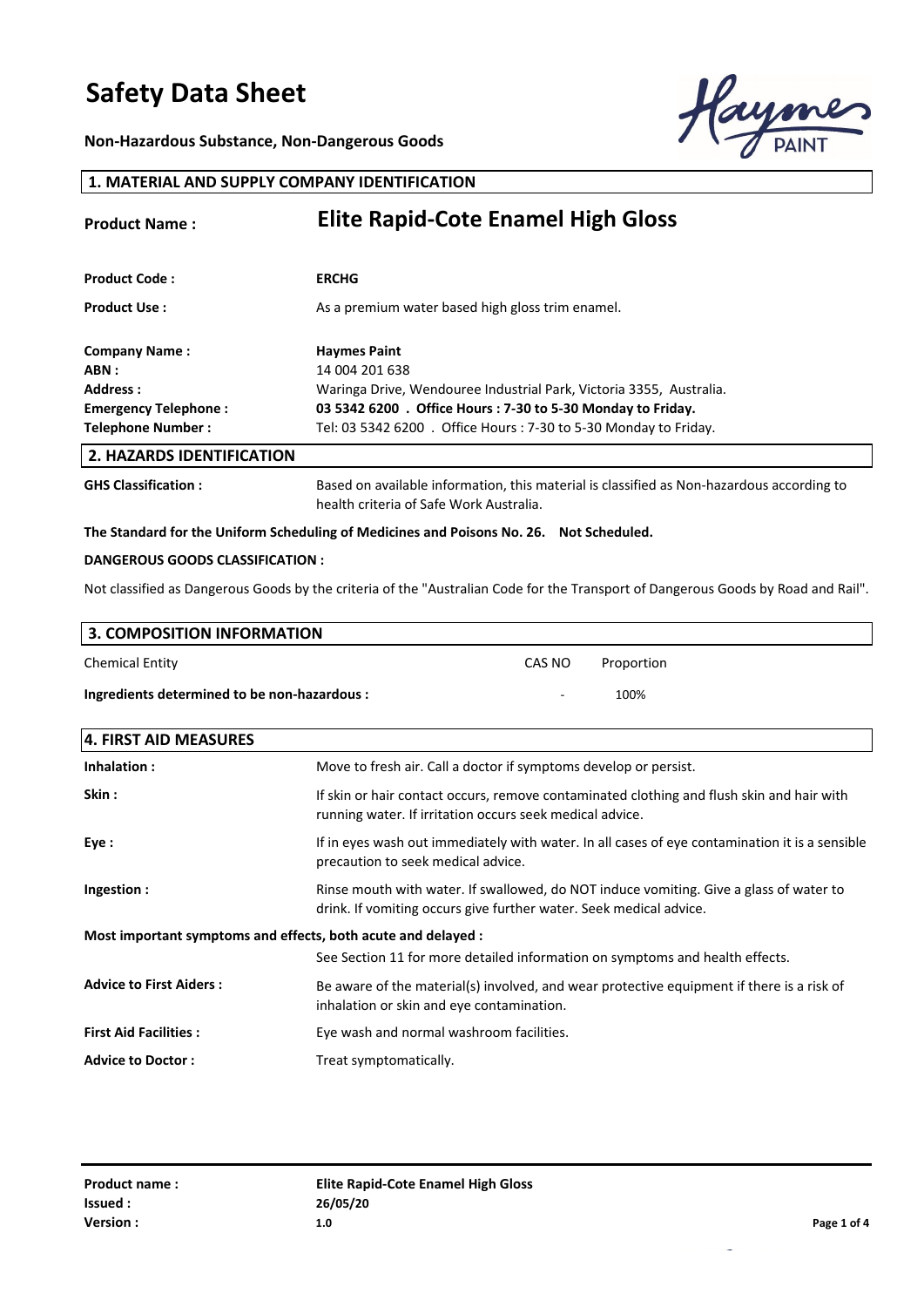### **5. FIRE-FIGHTING MEASURES**



| <b>Specific Hazards:</b>                                |                                                                                                                                                                                                                                                                                                                                                                                                                                                                                        |
|---------------------------------------------------------|----------------------------------------------------------------------------------------------------------------------------------------------------------------------------------------------------------------------------------------------------------------------------------------------------------------------------------------------------------------------------------------------------------------------------------------------------------------------------------------|
|                                                         | Non-combustible material.                                                                                                                                                                                                                                                                                                                                                                                                                                                              |
| Fire fighting further advice :                          | Not combustible, however following evaporation of aqueous component residual material<br>can burn if ignited. On burning may emit toxic fumes. Fire fighters to wear self-contained<br>breathing apparatus and suitable protective clothing if risk of exposure to vapour or<br>products of combustion.                                                                                                                                                                                |
| <b>Hazchem Code:</b>                                    | Not applicable                                                                                                                                                                                                                                                                                                                                                                                                                                                                         |
| Suitable extinguishing media :                          | If material is involved in a fire use water fog (or if unavailable fine water spray), foam, dry<br>agent (carbon dioxide, dry chemical).                                                                                                                                                                                                                                                                                                                                               |
| <b>6. ACCIDENTAL RELEASE MEASURES</b>                   |                                                                                                                                                                                                                                                                                                                                                                                                                                                                                        |
| <b>Small Spills:</b>                                    | Wear protective equipment to prevent skin and eye contamination. Wipe up with<br>absorbent (clean rag or paper towels). Allow absorbent to dry before disposing with normal<br>household garbage.                                                                                                                                                                                                                                                                                      |
| Large Spills:                                           | Slippery when spilt. Avoid accidents, clean up immediately. Wear protective equipment to<br>prevent skin and eye contamination and the inhalation of vapours. Work up wind or<br>increase ventilation. Contain - prevent run off into drains and waterways. Use absorbent<br>(soil, sand or other inert material). Collect and seal in properly labelled containers or drums<br>for disposal. If contamination of sewers or waterways has occurred advise local emergency<br>services. |
| Dangerous Goods - Initial Emergency Response Guide No : | Not applicable.                                                                                                                                                                                                                                                                                                                                                                                                                                                                        |
| 7. HANDLING AND STORAGE                                 |                                                                                                                                                                                                                                                                                                                                                                                                                                                                                        |
| Handling:                                               | Keep out of reach of children. Avoid eye contact and repeated or prolonged skin contact<br>and inhalation of any vapour.                                                                                                                                                                                                                                                                                                                                                               |
| Storage:                                                | Store in a cool, dry, well-ventillated place and out of direct sunlight. Store away from<br>incompatible materials described in Section 10. Keep containers closed when not in use.                                                                                                                                                                                                                                                                                                    |
|                                                         | Check regularly for leaks.                                                                                                                                                                                                                                                                                                                                                                                                                                                             |
| 8. EXPOSURE CONTROLS AND PERSONAL PROTECTION            |                                                                                                                                                                                                                                                                                                                                                                                                                                                                                        |
| National occupational exposure standards :              | No value assigned for this specific material by Safe Work Australia.                                                                                                                                                                                                                                                                                                                                                                                                                   |
| <b>Biological Limit Values:</b>                         | As per the "National Model Regulations for the Control of Workplace Hazardous<br>Substances (Safe Work Australia)" the ingredients in this material do not have a Biological<br>Limit Allocated.                                                                                                                                                                                                                                                                                       |
| <b>Engineering measures:</b>                            | Use only in well ventilated areas. Keep containers closed when not in use.                                                                                                                                                                                                                                                                                                                                                                                                             |
| <b>Protective Equipment</b>                             | OVERALLS, SAFETY SHOES, SAFETY GLASSES, GLOVES.                                                                                                                                                                                                                                                                                                                                                                                                                                        |
| a final assessment.                                     | Wear overalls, safety glasses and impervious gloves. Available information suggests that gloves made from nitrile rubber should<br>be suitable for intermittent contact. However, due to variations in glove construction and local conditions, the user should make                                                                                                                                                                                                                   |
| 1716.                                                   | If risk of inhalation exists, wear organic vapour/particulate respirator meeting the requirements of AS/NZS 1715 and AS/NZS                                                                                                                                                                                                                                                                                                                                                            |

| <b>Product name:</b> | <b>Elite Rapid-Cote Enamel High Gloss</b> |             |
|----------------------|-------------------------------------------|-------------|
| Issued :             | 26/05/20                                  |             |
| <b>Version :</b>     | 1.0                                       | Page 2 of 4 |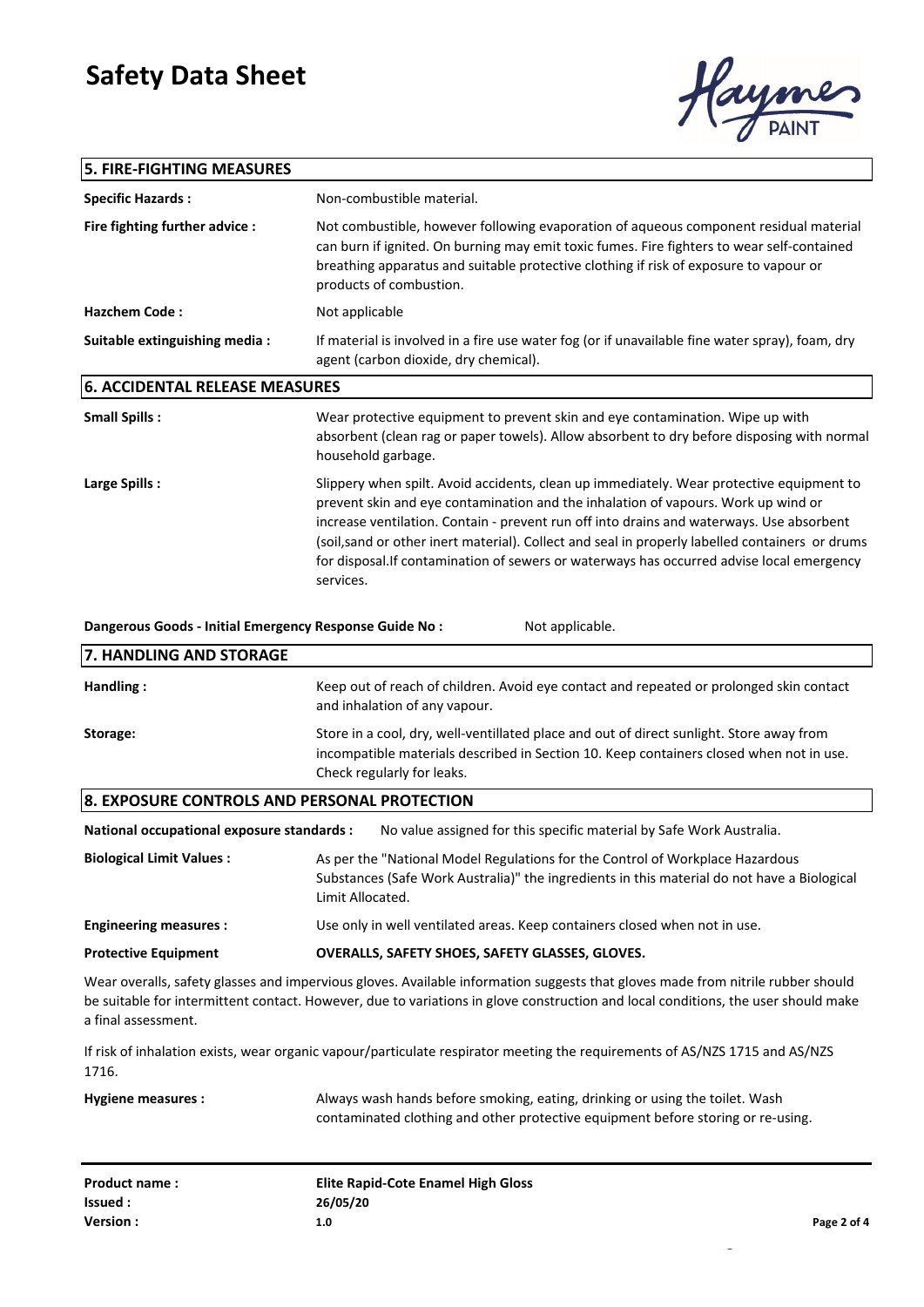

#### **9. PHYSICAL AND CHEMICAL PROPERTIES**

| Appearance:                              | White viscous liquid. |
|------------------------------------------|-----------------------|
| Odour :                                  | Mild                  |
| Odour Threshold:                         | Not Available         |
| Solubility:                              | Miscible in water     |
| Specific Gravity (20 degC):              | $1.2 - 1.3$           |
| Relative Vapour Density (air=1) :        | >1                    |
| Vapour Pressure (20degC) :               | Not available         |
| Flash Point (degC):                      | Not applicable        |
| Flammability Limits (%):                 | Not applicable        |
| Autoignition Temperature (degC) :        | Not applicable        |
| Melting Point/Range (degC):              | Not available         |
| <b>Boiling Point/Range (degC):</b>       | >100                  |
| pH:                                      | 8-10                  |
| Viscosity:                               | Not available         |
| Total Volatile Organic Compounds (VOC) : | Not available         |

| <b>10. STABILITY AND REACTIVITY</b> |                                                                     |
|-------------------------------------|---------------------------------------------------------------------|
| <b>Reactivity:</b>                  | No reactivity hazards are known for this material.                  |
| <b>Chemical stability:</b>          | This material is thermally stable when stored and used as directed. |
| <b>Hazardous reactions:</b>         | No known hazardous reactions.                                       |
| Conditions to avoid:                | Elevated temperatures.                                              |
| Incompatible materials :            | Incompatible with oxidising agents.                                 |
| Hazardous decomposition products :  | Oxides of carbon and nitrogen, smoke and other toxic fumes.         |
|                                     |                                                                     |

#### **11. TOXICOLOGICAL INFORMATION**

No adverse health effects expected if the product is handled in accordance with this Safety Data Sheet and the product label. Symptoms or effects that may arise if the product is mishandled and overexposure occurs are:

| Inhalation:              | Where this material is used in a poorly ventillated area, at elevated temperature or in<br>confined spaces, vapour may cause irritation to mucous membranes and respiratory tract,<br>headache and nausea. |
|--------------------------|------------------------------------------------------------------------------------------------------------------------------------------------------------------------------------------------------------|
| Skin contact:            | Contact with skin may result in irritation.                                                                                                                                                                |
| Ingestion:               | No adverse effects expected, however large amounts may cause nausea and vomiting.                                                                                                                          |
| Eye contact:             | May be an eye irritant.                                                                                                                                                                                    |
| Acute toxicity :         | This product has been classified as Non-hazardous.                                                                                                                                                         |
| <b>Chronic toxicity:</b> | This product has been classified as Non-hazardous.                                                                                                                                                         |

#### **12. ECOLOGICAL INFORMATION**

#### **Avoid contaminating waterways.**

| <b>Ecotoxicity:</b>            | No information available                  |             |
|--------------------------------|-------------------------------------------|-------------|
| Persistence and degradability: | No information available                  |             |
| Mobility:                      | No information available                  |             |
| <b>Product name:</b>           | <b>Elite Rapid-Cote Enamel High Gloss</b> |             |
| Issued :                       | 26/05/20                                  |             |
| Version:                       | 1.0                                       | Page 3 of 4 |